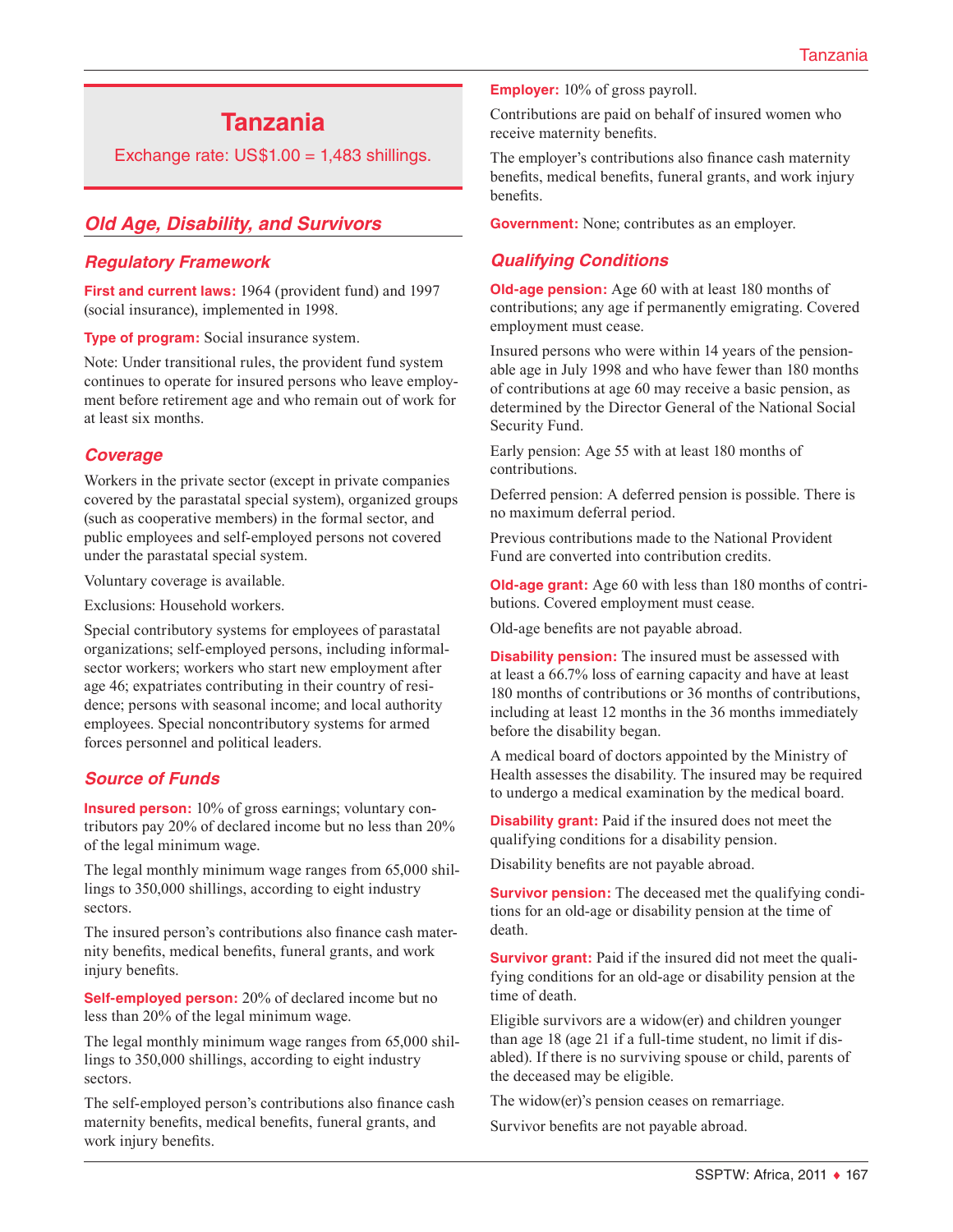**Funeral grant:** The insured had at least one month of contributions and was employed at the time of death. The grant is paid to the person who pays for the funeral.

# *Old-Age Benefits*

**Old-age pension:** 30% of the insured's average monthly earnings in the best five of the last 10 years before retirement plus 1.5% of average monthly earnings for each 12-month period of coverage exceeding 180 months is paid.

A lump sum of 24 times the monthly pension is paid in the first month and a monthly pension thereafter.

The minimum pension is 80% of the legal monthly minimum wage.

The legal monthly minimum wage ranges from 65,000 shillings to 350,000 shillings, according to eight industry sectors.

The maximum pension is 67.5% of the insured's monthly earnings used to calculate the pension.

Early pension: The pension is reduced by 0.5% of the insured's earnings used to calculate the pension for each 12-month period the pension is taken before age 60. The pension must be at least equal to the minimum pension.

Deferred pension: Calculated in the same way as the oldage pension.

Benefit adjustment: Benefits are reviewed periodically by the Board of the National Social Security Fund and adjusted according to the actuarial valuation of the fund and changes in the legal minimum wage.

**Old-age grant:** The grant is the combined value of the insured's and employer's last monthly contributions multiplied by the number of months of contributions. There is no minimum benefit.

# *Permanent Disability Benefits*

**Disability pension:** 30% of the insured's average monthly earnings in the best five of the last 10 years before the disability began plus 1% of average monthly earnings for each 12-month period of coverage exceeding 180 months is paid.

The insured is credited with 1% of average monthly earnings for each year the disability began before the pensionable age.

A lump sum of 24 times the monthly pension is paid in the first month and a monthly pension thereafter.

The minimum pension is 80% of the legal minimum wage.

The legal monthly minimum wage ranges from 65,000 shillings to 350,000 shillings, according to eight industry sectors.

The maximum pension is 67.5% of average monthly covered earnings.

The disability pension may be replaced by an old-age pension at age 60 if the value of the old-age pension is at least equal to the disability pension.

Benefit adjustment: Benefits are reviewed periodically by the Board of the National Social Security Fund and adjusted according to the actuarial valuation of the fund and changes in the legal minimum wage.

## *Survivor Benefits*

**Survivor pension:** 100% of the deceased's pension is paid to a widow(er) without dependent children; 40% if an orphan's benefit is also paid. If there is more than one widow, the pension is split equally.

The widow(er)'s pension is paid for two years if the widow(er) is younger than age 45 or does not have a dependent child younger than age 15 at the time of the insured's death.

The minimum pension is 80% of the legal minimum wage.

The legal monthly minimum wage ranges from 65,000 shillings to 350,000 shillings, according to eight industry sectors.

The maximum pension is 67.5% of average monthly covered earnings.

**Orphan's pension:** 60% of the deceased's pension is split equally among eligible children; 100% for full orphans.

**Parent's pension (if there are no other eligible survivors):** 100% of the deceased's pension is paid.

A lump sum of 24 times the monthly pension is paid in the first month to each eligible survivor and a monthly pension thereafter.

**Survivor grant:** A lump sum of 12 months of the deceased's pension is paid.

**Funeral grant:** A lump sum ranging from 150,000 shillings to 600,000 shillings is paid, depending on the amount of monthly contributions.

Benefit adjustment: Benefits are reviewed periodically by the Board of the National Social Security Fund and adjusted according to the actuarial valuation of the fund and changes in the legal minimum wage.

# *Administrative Organization*

Ministry of Labour and Employment ([http://www.tanzania](http://www.tanzania.go.tz/labour.htm) [.go.tz/labour.htm](http://www.tanzania.go.tz/labour.htm)) provides general supervision.

National Social Security Fund [\(http://www.nssf.or.tz\)](http://www.nssf.or.tz), managed by a director general, administers the program.

# *Sickness and Maternity*

# *Regulatory Framework*

**First and current law:** 1997 (social insurance), implemented in 2005.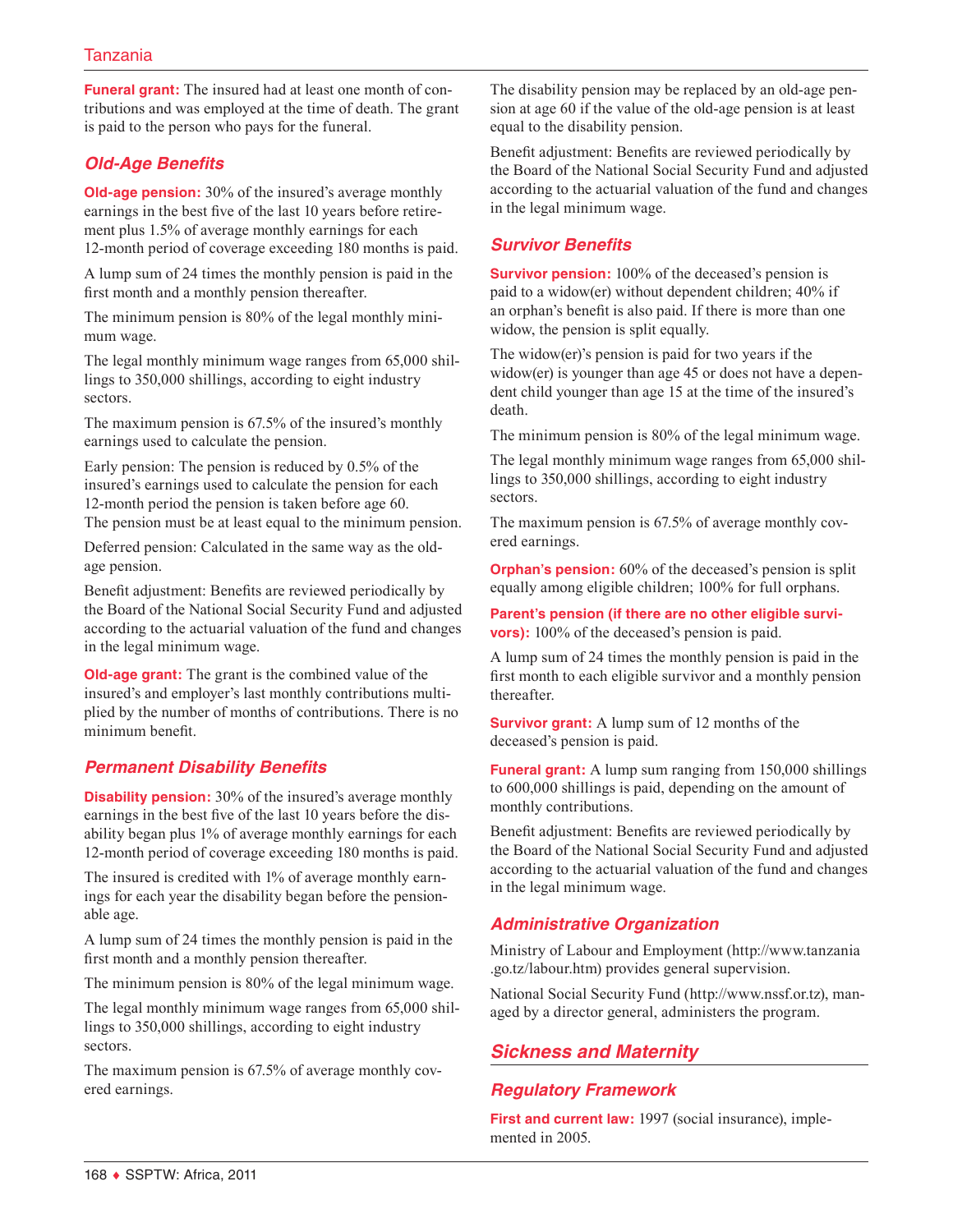**Type of program:** Social insurance system. Cash maternity benefit and medical benefits only.

## *Coverage*

Workers in the private sector (except in private companies covered by the parastatal special system), organized groups (such as cooperative members) in the formal sector, public employees, and self-employed persons not covered under the parastatal special system.

Voluntary coverage is available.

Exclusions: Household workers.

Special system for certain employees.

#### *Source of Funds*

**Insured person:** See source of funds under Old Age, Disability, and Survivors. Old-age pensioners may make a voluntary contribution of 6% of their monthly pension.

**Self-employed person:** See source of funds under Old Age, Disability, and Survivors.

**Employer:** See source of funds under Old Age, Disability, and Survivors.

**Government:** See source of funds under Old Age, Disability, and Survivors.

# *Qualifying Conditions*

**Cash sickness benefits:** No statutory benefits are provided.

**Cash maternity benefits:** The insured must have at least 36 months of contributions including at least 12 months in the 36 months immediately before the expected date of childbirth. Cash maternity benefits are paid to an insured woman only once in each three-year period.

**Medical benefits:** The insured must have at least three months of contributions immediately before the medical issue began.

#### *Sickness and Maternity Benefits*

**Sickness benefit:** No statutory benefits are provided.

**Maternity benefit:** 100% of the insured woman's average daily wage in the six months before the 20th week of pregnancy is paid for up to 12 weeks in one or two installments: four weeks before and eight weeks after childbirth (four weeks after childbirth for a stillborn child).

# *Workers' Medical Benefits*

Benefits include inpatient and outpatient health care services. Accredited hospitals provide medical benefits under agreement with the National Social Security Fund.

Maternity care is provided from the 24th week of pregnancy and ceases two days after childbirth; seven days after childbirth for a cesarean section; up to 12 weeks if prolonged care is necessary.

## *Dependents' Medical Benefits*

Benefits include inpatient and outpatient health care services. Accredited hospitals provide medical benefits under agreement with the National Social Security Fund.

Eligible dependents are the spouse and up to four of the insured's children younger than age 18 (age 21 if a full-time student).

#### *Administrative Organization*

Ministry of Labour and Employment ([http://www.tanzania](http://www.tanzania.go.tz/labour.htm) [.go.tz/labour.htm](http://www.tanzania.go.tz/labour.htm)) provides general supervision.

National Social Security Fund [\(http://www.nssf.or.tz\)](http://www.nssf.or.tz), managed by a director general, administers the program.

# *Work Injury*

#### *Regulatory Framework*

**First law:** 1948.

**Current law:** 1997 (social insurance), implemented in 2002.

**Type of program:** Social insurance system.

#### *Coverage*

Workers in the private sector (except in private companies covered by the parastatal special system), organized groups (such as cooperative members) in the formal sector, and public employees and self-employed persons not covered under the parastatal special system.

Exclusions: Household workers.

Special system for certain employed workers.

#### *Source of Funds*

**Insured person:** See source of funds under Old Age, Disability, and Survivors.

**Self-employed person:** See source of funds under Old Age, Disability, and Survivors.

**Employer:** See source of funds under Old Age, Disability, and Survivors.

**Government:** See source of funds under Old Age, Disability, and Survivors.

# *Qualifying Conditions*

**Work injury benefits:** The insured must be registered with the National Social Security Fund and assessed with a work injury or an occupational disease.